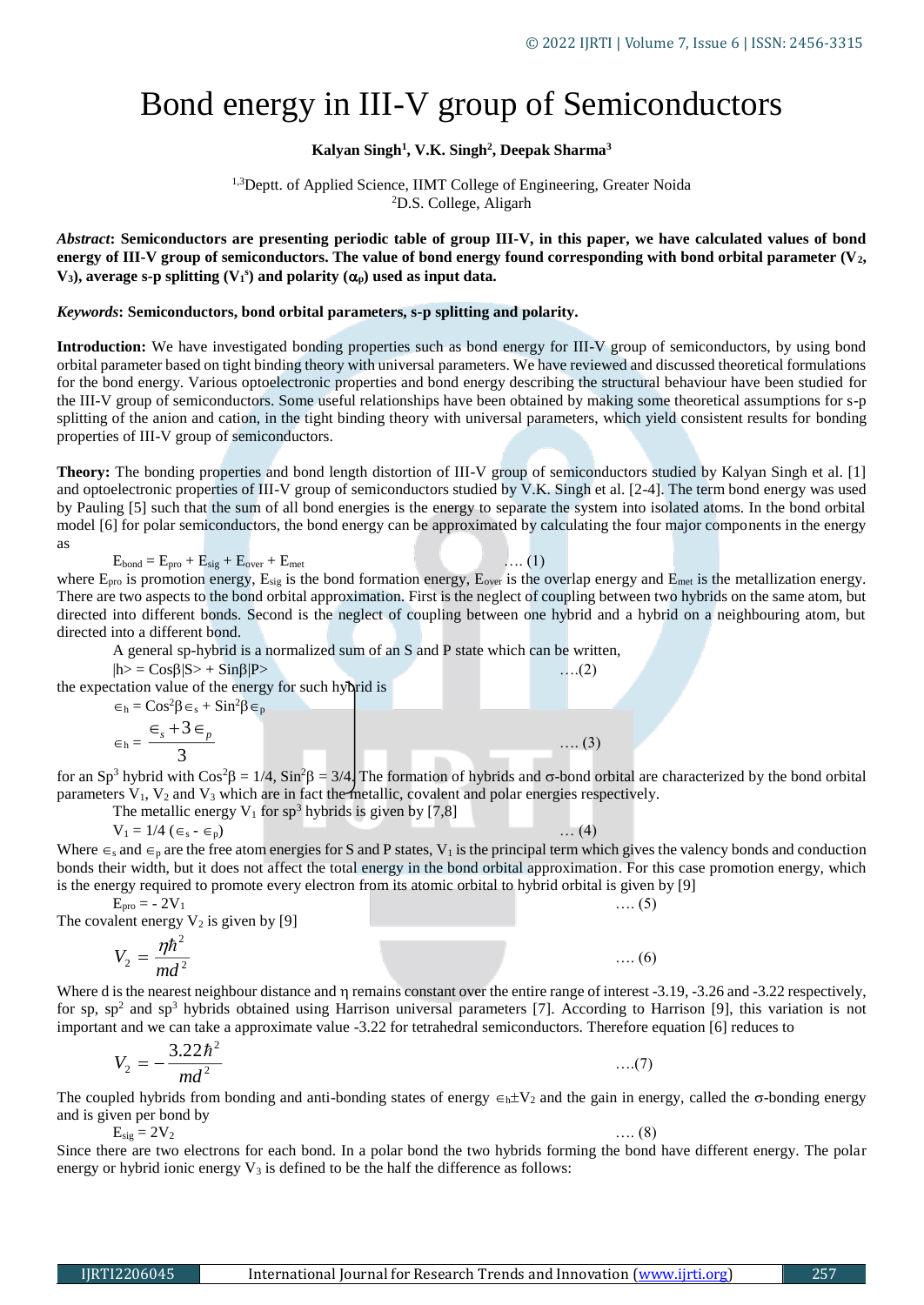$$
V_3 = \frac{(\epsilon_h^c - \epsilon_h^a)}{2} \qquad \qquad \dots (9)
$$

Where  $\in_{h}^{c}$  *and*  $\in_{h}^{a}$  are cation and anion hybrid energy respectively.

The bond orbital parameters are based upon the tight binding theory, with universal parameters introduced by Harrison [10-13] for the systematic study of properties of semiconductors.

The bond energy  $E_b$ , containing promotion energy,  $\sigma$ -bnding energy, overlap interaction effect of metallicity and polarity can be expressed as follows:

$$
E_b = V_2 (1 - \alpha_m) + 3 [(V_1^a)^2 + (V_1^c)^2] (1 - \alpha_p^2)^{3/2} / 4V_2
$$
 .... (10)

Where  $\alpha_m$  is the metallicity defined as

$$
\alpha_{\rm m} = \frac{2V_1}{V_2} \tag{11}
$$

 $\alpha_p$  is the polarity defined as

$$
\alpha_{\rm p} = \frac{V_3}{\left(V_2^2 + V_3^2\right)^{1/2}} \tag{12}
$$

 $V_1^a$  *and*  $V_1^c$  are the s-p splitting of the anion and cation respectively, we assumed that  $V_1^a$  *and*  $V_1^c$  can be taken equal to  $V_1^s$ which is the average s-p splitting i.e.

$$
V_1^a = V_1^c = V_1^s \tag{13}
$$

The metallic energy  $V_1$  is given as [7-9]

$$
V_1 = \frac{(\epsilon_s - \epsilon_p)}{4} - \frac{\lambda_{sp\sigma} \hbar^2}{3md^2} \tag{14}
$$

Where  $\epsilon_s$  *and*  $\epsilon_p$  are the atomic term values. There difference  $(\epsilon_s - \epsilon_p)$  has been obtained by Harrison [7-9] by using tight binding theory with universal parameters given as

$$
\epsilon_s - \epsilon_p = -\frac{5.55 \, \hbar^2}{md^2} \tag{15}
$$

and parameter  $\lambda_{\text{sp}}$  is given as

$$
\lambda_{\rm sp\sigma} = -\frac{27 \pi^2}{256} \qquad \qquad \dots (1)
$$

using equations (14) to (16) the metallic energy  $V_1$  can be written as

$$
V_1 = -1.05 \frac{\hbar^2}{md^2} \tag{17}
$$

$$
E_b = 0.347 V_2 + 3V_1^s (1 - \alpha_p^2)^{3/2} / 2V_2
$$
 (18)

We have calculated bond energy for III-V group of semiconductors by using equation (18). The input data is given in Table-1. The calculated values of bond energy are compared with the available experimental values [9] as well as with the values obtained by Harrison [9] in Table-2.

Table-1. The values of bond orbital parameters (V<sub>2</sub>, V<sub>3</sub>) average s-p splitting (V<sub>1</sub><sup>5</sup>) and polarity ( $\alpha_p$ ) of III-V group of

| ere $\in_{h}^{c}$ and $\in_{h}^{a}$ are cation and anion hybrid energy respectively.                                                                                                 |                      |                 |              |                  |
|--------------------------------------------------------------------------------------------------------------------------------------------------------------------------------------|----------------------|-----------------|--------------|------------------|
| The bond orbital parameters are based upon the tight binding theory, with universal parameters introduced by Har                                                                     |                      |                 |              |                  |
| 13] for the systematic study of properties of semiconductors.                                                                                                                        |                      |                 |              |                  |
| The bond energy $E_b$ , containing promotion energy, $\sigma$ -bnding energy, overlap interaction effect of metallicity and pol                                                      |                      |                 |              |                  |
| be expressed as follows:                                                                                                                                                             |                      |                 |              |                  |
| $E_b = V_2 (1 - \alpha_m) + 3 [(V_1^a)^2 + (V_1^c)^2] (1 - \alpha_n^2)^{3/2} / 4V_2$                                                                                                 |                      |                 | $(10)$       |                  |
| ere $\alpha_m$ is the metallicity defined as                                                                                                                                         |                      |                 |              |                  |
|                                                                                                                                                                                      |                      |                 |              |                  |
| $\alpha_{\rm m} = \frac{2V_1}{V_2}$                                                                                                                                                  |                      |                 | $(11)$       |                  |
|                                                                                                                                                                                      |                      |                 |              |                  |
| s the polarity defined as                                                                                                                                                            |                      |                 |              |                  |
| $\alpha_p = \frac{V_3}{(V_2^2 + V_2^2)^{1/2}}$                                                                                                                                       |                      |                 | $(12)$       |                  |
|                                                                                                                                                                                      |                      |                 |              |                  |
| and $V_1^c$ are the s-p splitting of the anion and cation respectively, we assumed that $V_1^a$ and $V_1^c$ can be taken equal to                                                    |                      |                 |              |                  |
| ch is the average s-p splitting i.e.                                                                                                                                                 |                      |                 |              |                  |
| $V_1^a = V_1^c = V_1^s$                                                                                                                                                              |                      |                 |              |                  |
|                                                                                                                                                                                      |                      |                 | $(13)$       |                  |
| metallic energy $V_1$ is given as [7-9]                                                                                                                                              |                      |                 |              |                  |
| $V_1 = \frac{(\epsilon_s - \epsilon_p)}{4} - \frac{\lambda_{sp\sigma}\hbar^2}{3md^2}$                                                                                                |                      |                 | $\dots(14)$  |                  |
|                                                                                                                                                                                      |                      |                 |              |                  |
| ere $\epsilon_s$ and $\epsilon_p$ are the atomic term values. There difference $(\epsilon_s - \epsilon_p)$ has been obtained by Harrison [7-9] by using                              |                      |                 |              |                  |
| ling theory with universal parameters given as                                                                                                                                       |                      |                 |              |                  |
|                                                                                                                                                                                      |                      |                 |              |                  |
| $-\epsilon_p = -\frac{5.55 \hbar^2}{md^2}$                                                                                                                                           |                      |                 | $\dots(15)$  |                  |
|                                                                                                                                                                                      |                      |                 |              |                  |
| parameter $\lambda_{\text{sp}\sigma}$ is given as                                                                                                                                    |                      |                 |              |                  |
|                                                                                                                                                                                      |                      |                 |              |                  |
| $λspσ = -\frac{27 \pi^2}{256}$                                                                                                                                                       |                      | $(16)$          |              |                  |
| g equations (14) to (16) the metallic energy $V_1$ can be written as                                                                                                                 |                      |                 |              |                  |
|                                                                                                                                                                                      |                      |                 |              |                  |
| $V_1 = -1.05 \frac{\hbar^2}{md^2}$                                                                                                                                                   |                      |                 | $(17)$       |                  |
|                                                                                                                                                                                      |                      |                 |              |                  |
| g equations (11) (13) and (17) with equation (10), the bond energy $E_b$ can be written as                                                                                           |                      |                 |              |                  |
| $E_b = 0.347 V_2 + 3V_1^s (1 - \alpha_p^2)^{3/2}/2V_2$                                                                                                                               |                      | $\dots(18)$     |              |                  |
| have calculated bond energy for III-V group of semiconductors by using equation (18). The input data is given in Table-1                                                             |                      |                 |              |                  |
| ulated values of bond energy are compared with the available experimental values [9] as well as with the values obtaine                                                              |                      |                 |              |                  |
| rison [9] in Table-2.                                                                                                                                                                |                      |                 |              |                  |
|                                                                                                                                                                                      |                      |                 |              |                  |
| Table-1. The values of bond orbital parameters (V <sub>2</sub> , V <sub>3</sub> ) average s-p splitting (V <sub>1</sub> <sup>5</sup> ) and polarity ( $\alpha_p$ ) of III-V group of |                      |                 |              |                  |
|                                                                                                                                                                                      |                      | semiconductors. |              |                  |
| Compound                                                                                                                                                                             | $V_2$ (ev)           | $V_3$ (ev)      | $V_1^s$ (ev) | $\alpha_{\rm p}$ |
| <b>BN</b>                                                                                                                                                                            | $-10.35$             | 3.12            | 1.70         | 0.41             |
| $\rm BP$                                                                                                                                                                             | $-6.605$             | 1.20            | 1.54         | 0.00             |
| <b>BAs</b>                                                                                                                                                                           | $-6.235$             | 1.07            | 1.65         | 0.00             |
| AlN                                                                                                                                                                                  | $-7.215$             | 4.09            | 1.54         | 0.59             |
| AlP                                                                                                                                                                                  | $-4.465$             | 2.17            | 1.40         | 0.47             |
| AlAs                                                                                                                                                                                 | $-4.205$             | 2.04            | 1.50         | 0.44             |
| AlSb<br>GaN                                                                                                                                                                          | $-3.610$<br>$-7.005$ | 1.48<br>3.92    | 1.35<br>1.65 | 0.54<br>0.62     |
|                                                                                                                                                                                      | $-4.355$             | 2.00            | 1.50         | 0.52             |
|                                                                                                                                                                                      |                      |                 |              |                  |
| GaP                                                                                                                                                                                  |                      |                 |              |                  |
| GaAs<br>GaSb                                                                                                                                                                         | $-4.100$<br>$-3.535$ | 1.87<br>1.30    | 1.60<br>1.44 | 0.50<br>0.44     |
| InN                                                                                                                                                                                  | $-6.285$<br>$-3.870$ | 4.150<br>2.23   | 1.49         | 0.64<br>0.58     |